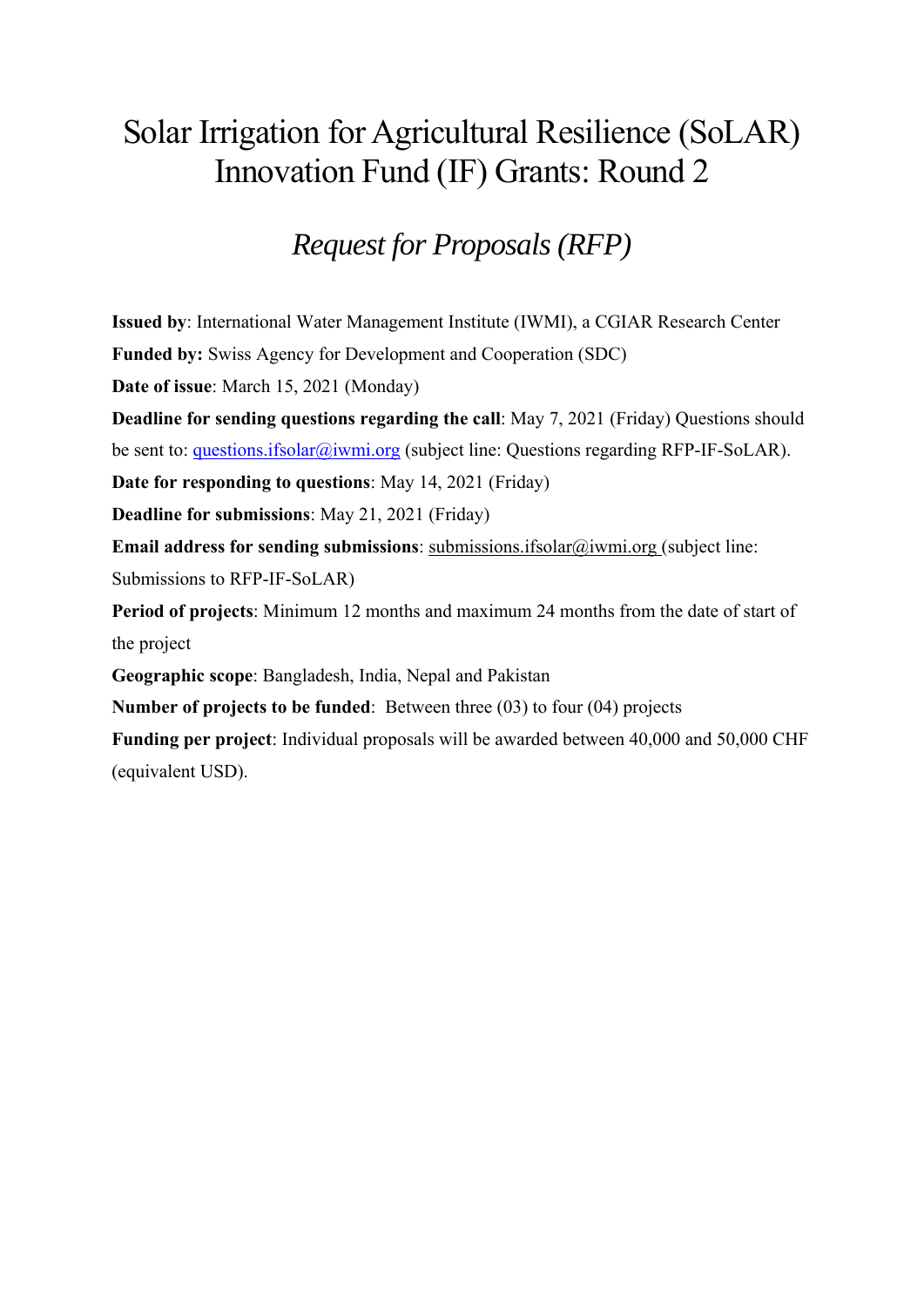# **1. Background**

South Asia is the world's largest user of groundwater for agriculture, withdrawing approximately  $250 \text{ km}^3$  annually for irrigation. It is estimated that there are approximately  $22$ million water extraction pumps in **Bangladesh, India, Nepal and Pakistan**, of which approximately 12 million are electric and 10 million are diesel pumps. Groundwater pumping, fuelled by either electricity or diesel, has a substantial carbon footprint.

With growing concerns about climate change caused by carbon emissions, the International Water Management Institute (IWMI) is implementing a project titled *Solar Irrigation for Agricultural Resilience* (SoLAR) in South Asia funded by the Swiss Agency for Development and Cooperation (SDC). This project aims to contribute to respective country governments' national determined contribution (NDC) commitments of reducing emissions from agriculture through the promotion of solar irrigation. Thus far, more than 250,000 solar irrigation pumps (SIPs) have been installed in the region (the majority of these are in India), but often without explicit consideration of groundwater sustainability, and gender and equity concerns.

The aim of the SoLAR project is to work closely with all relevant stakeholders to support the development of gender and socially inclusive, and groundwater responsive solar irrigation policies through three interlinked work packages (Figure 1). By working closely with national governments, the project will aim to support the testing and scaling of solutions that promote triple wins – improved livelihood outcomes for women and men farmers; reduced emission of black carbon and other short-lived climate pollutants from agriculture; and sustainable groundwater use – all leading to a more sustainable and climate-resilient agrarian future in South Asia.

Figure 1. Work packages of the SoLAR project.

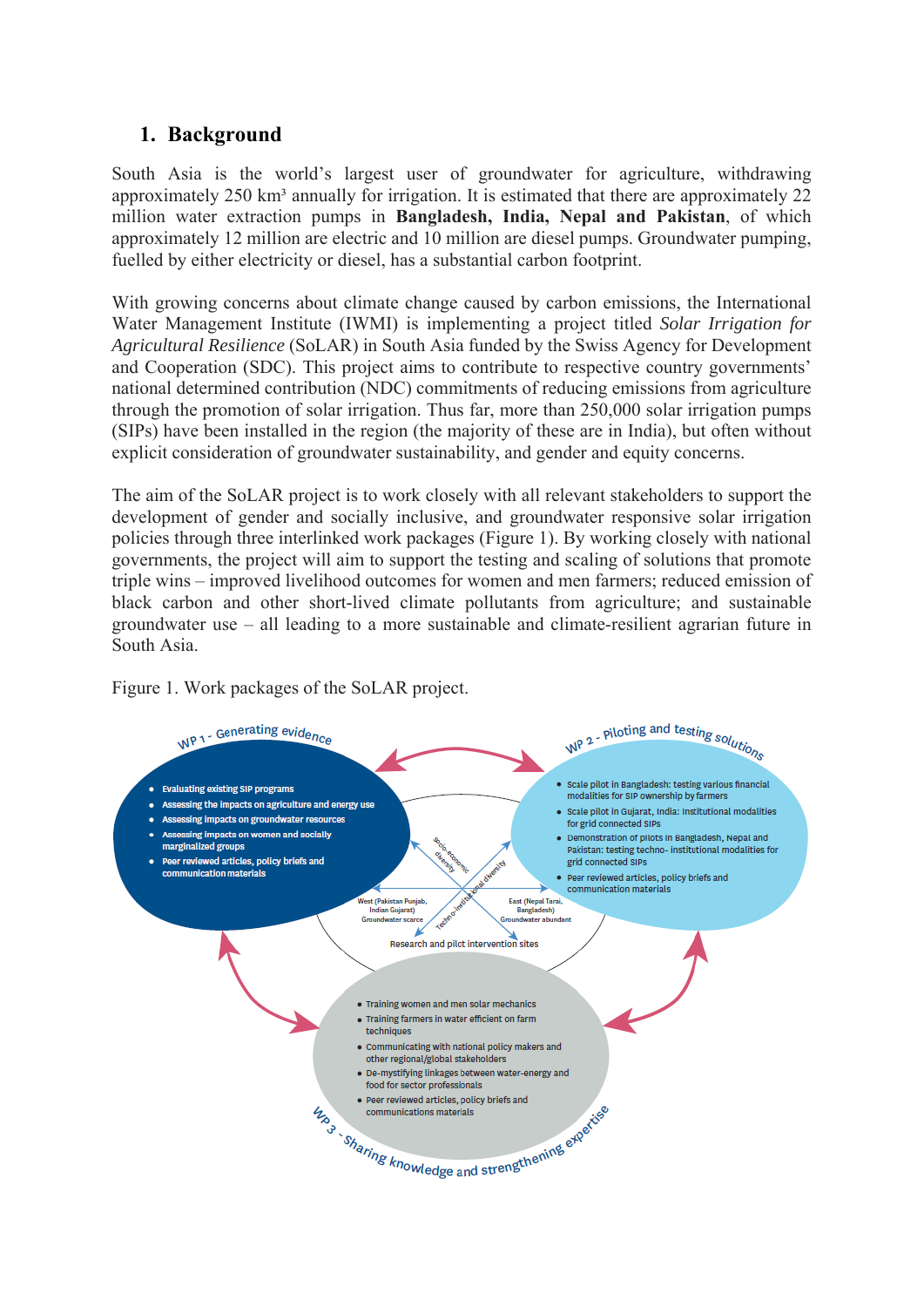# **2. The SoLAR Innovation Fund**

The SoLAR Innovation Fund (IF) aims to support the development and testing of technological, financial and institutional innovations to address the constraints and challenges of scaling solar irrigation, with a special focus on the problems faced by small-scale, marginal, and women farmers in South Asia (specifically Bangladesh, Nepal, India and Pakistan). The IF will aim to support innovations and practices that can influence policy or be expanded and integrated into public, donor and private sector programs and practices with the support of additional funding sources. The objectives of the IF are as follows:

- Support innovations that help to **bridge the gaps that hamper the uptake** of solar irrigation pumps in South Asia.
- Support innovations targeted at **reducing barriers for sustainable adoption and use** of solar irrigation pumps by small-scale, marginal, and women farmers.
- Support innovations that encourage **the sustainable use of groundwater resources** when using solar-based irrigation.
- Support innovations that **enhance climate-resilient livelihood options** for small-scale, marginal, and women farmers in the region.

This is the second round of call for proposals for Innovation Funds. Five grants were awarded in the first round of the call. In this round, a maximum of four (04) grants will be awarded. The expected value of funding for each innovation will vary between CHF 40,000 and CHF 50,000 (converted to its equivalent USD value). Expected project duration is minimum 12 months and maximum 24 months from the date of start of the project

## **3. Types of innovations that will be funded**

We are looking for technical, social, and institutional innovations in the field of solar-powered irrigation that reduce barriers for the adoption of SIPs in South Asia (specifically Bangladesh, Nepal, India and Pakistan). This is not a start-up research grant, and only innovations that have shown promising preliminary results under real-life conditions will be funded. This requires innovations to have shown to be socially inclusive, contextually relevant and economically viable. Innovations may fall into either of the following categories or be a combination of these:

- 1. Technological innovations
	- a. Improving energy management protocols for distributed generation
	- b. Use of cost-effective sensors and Internet of Things (IoT) for efficient water and energy use and metering
	- c. Improving data and payment compliance (e.g., payment of instalments for SIPs by farmers, or payment from utility to the farmers) through use of remote monitors
	- d. Supporting sustainable groundwater use/governance, for example, through remote metering and control of pumps
	- e. Recycling of old panels
- 2. Financial innovations
	- a. Appropriate and affordable insurance products for SIPs
	- b. Appropriate loan and other financial products for small, marginal, and women farmers facilitating access to SIPs
	- c. Viable business models for SIP business entrepreneurs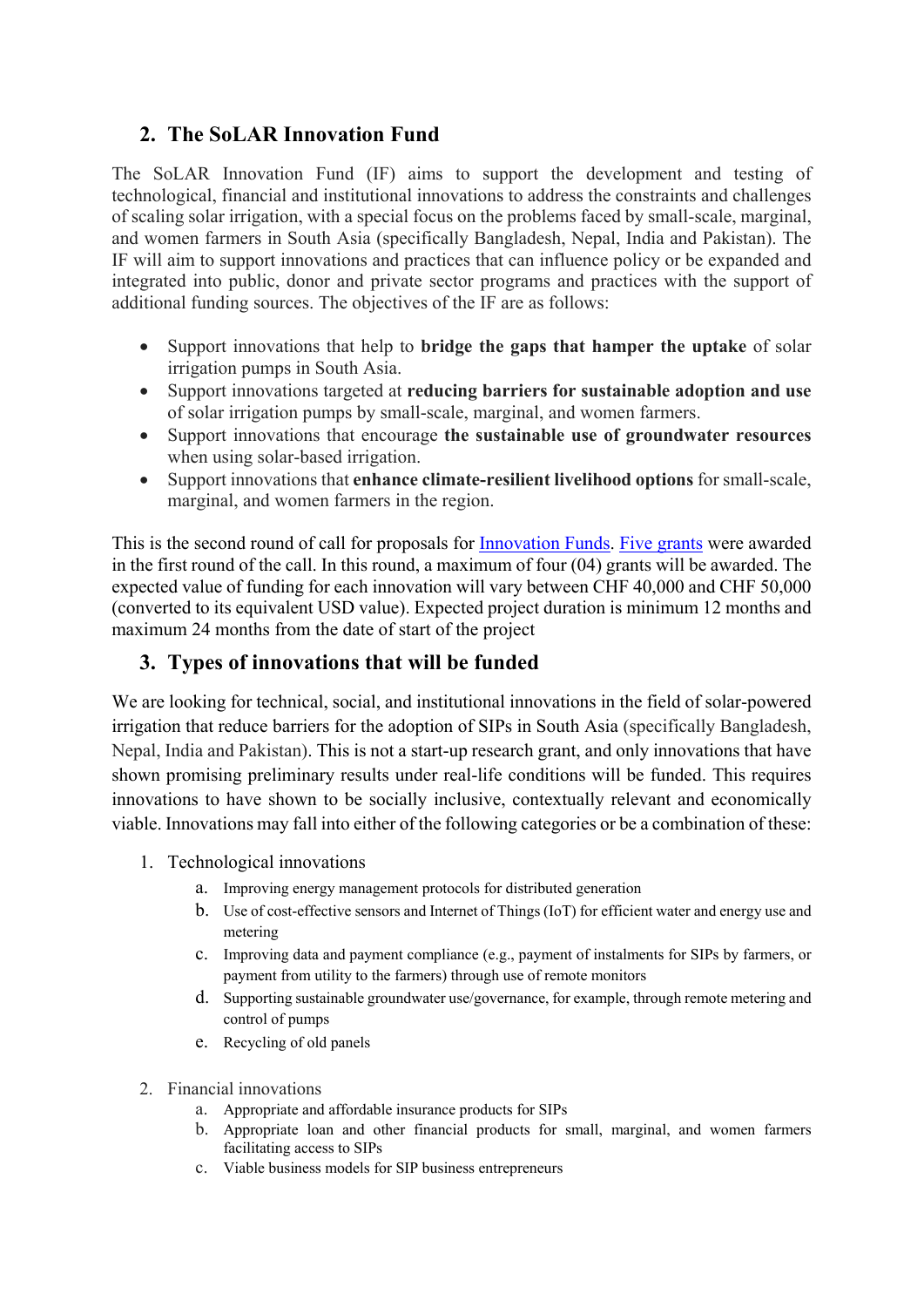- d. Incentives to support sustainable groundwater use/governance
- 3. Institutional innovations
	- a. Combining solar irrigation with other livelihood options such as agricultural value chains and creation of self-help groups, with a focus on small, marginal, and women farmers
	- b. Alternative use of excess solar energy generated from SIPs, including other energy markets for solar entrepreneurs
	- c. Creating self-sustaining groups of landless and/or women SIP irrigators/service providers
	- d. Incentives to support sustainable groundwater use/governance

Please note that the abovementioned topics are not exhaustive in any way, and applicants may suggest single or bundled innovations relevant to the themes/topics mentioned above.

### **4. Criteria for selection**

Innovation fund grantees will be selected from an open competitive process. The SoLAR IF Grant will be open to all nongovernmental organizations, universities, technical institutes, research institutes, public and private sector enterprises and research laboratories, and government agencies, including local government institutions working in any of these four countries who are eligible for this grant. **This is not a research grant**, and all innovations have to be tested on the ground under real-life field conditions. Applicants must already have the required registrations and permits needed to work in the country they select, and proof of such registration/permit must be sent together with the application letter. Collaboration with Swiss firms/organizations is encouraged, though not mandatory.

Short-listed proposals will be judged on the following criteria:

- Nature and scope of the innovation and its relevance to the aims of this call
- Strategic and innovative value for meeting the challenges set out in the call
- Logic and clarity of the innovation and its design
- Technological, social, institutional and financial feasibility
- Potential for replication and scaling
- Effectiveness in improving climate change adaptation
- Financial viability of the innovation and exit strategy
- Value for money and cost-effectiveness of the project
- Expertise and qualifications of the project team
- Background and experience of the project team in handling similar projects

Innovation teams led by women, or teams that have at least 30% representation of women, will be given priority.

## **5. How to apply**

To be considered for a Small Grant for Innovation, interested candidates must submit the following documents:

- A completed project proposal (in the prescribed format in Annex 1) along with detailed budget (see Annex 3).
- Half a page biography of each of the team members
- At least two professional references (details to be added in the proposal)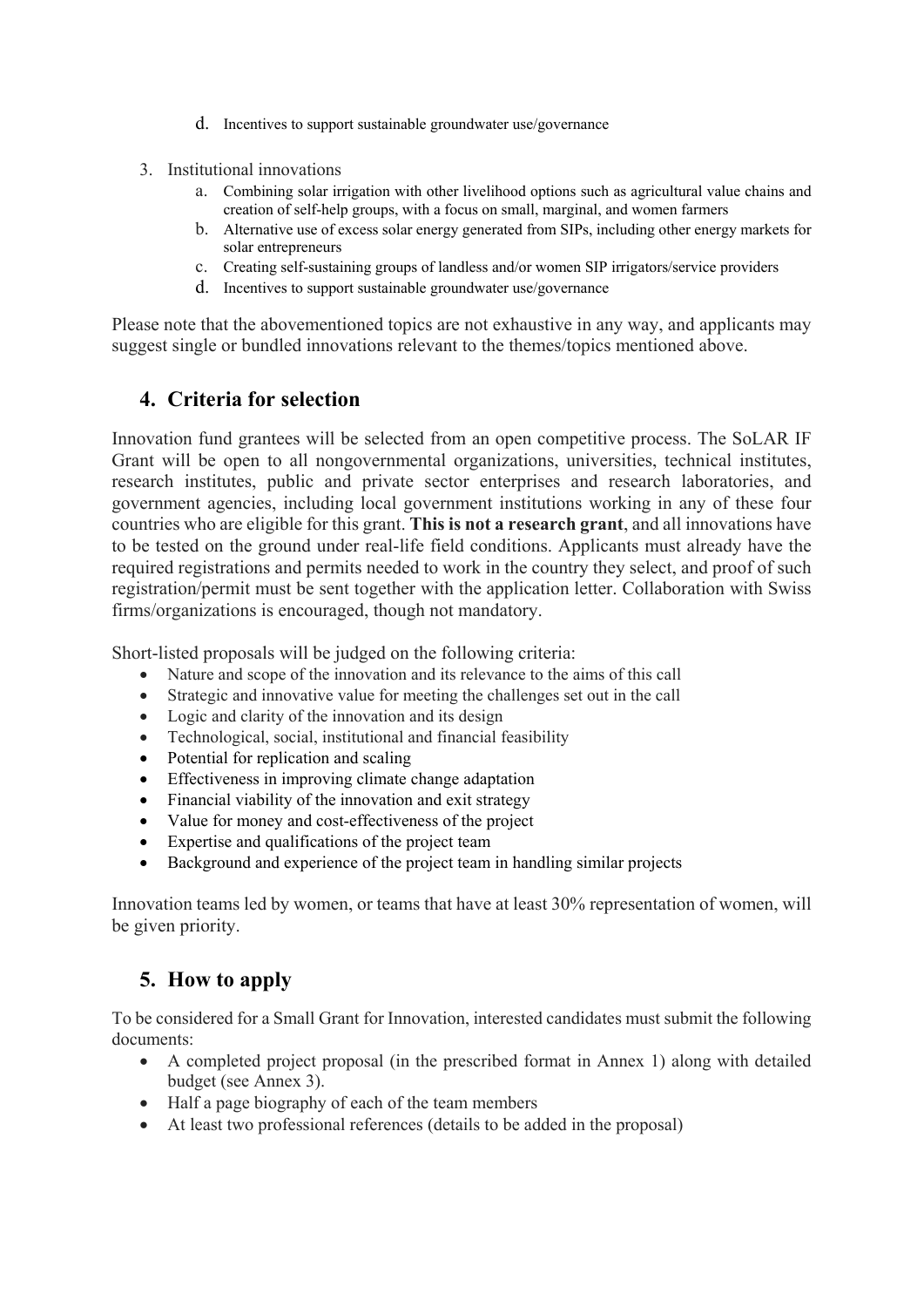- Proposals should be limited to 15 pages (font size 11, Times New Roman, 1.5 spacing, standard margins) excluding maps, photographs and references that are considered essential for a complete appraisal of the project
- Applications will be reviewed and grants will be provided once a year.
- Proposals must be sent in the given format to: submissions.ifsolar@iwmi.org
- The decision of the selection committee reviewing the applications will be final.

#### **Table 1. Important deadlines.**

|             | Start date for Deadline for sending Deadline |  |                                     | forAnnouncement of | selected |
|-------------|----------------------------------------------|--|-------------------------------------|--------------------|----------|
| submissions |                                              |  | questions regarding the submissions | grantees           |          |
|             | call                                         |  |                                     |                    |          |
|             | March 15, 2021 April 2, 2021                 |  | April 30, 2021                      | July-August, 2021  |          |

### **6. Selection process**

All grants are considered for funding on a competitive merit basis. A selection committee comprising of experts from Bangladesh, India, Nepal and Pakistan, and representatives from the International Solar Alliance (ISA), IWMI and SDC will evaluate the selection of grantees based on the abovementioned criteria, along with the technical strength of the applicant to ensure a successful and sustainable project. Funds will be provided to the successful individual in a phased manner  $-50\%$  on signing of the contract, 30% on a successful mid-term review and 20% on approval of a satisfactory final report submitted by the project leader. The final reports should also include full financial details of expenditure incurred as part of the project. IWMI and SDC must be acknowledged in all related publications/communications for implementing and funding the SoLAR project, respectively.

| <b>Serial</b> |                                                                                                                                     |                                                                                                                                                                                                                                                                                   |                            |
|---------------|-------------------------------------------------------------------------------------------------------------------------------------|-----------------------------------------------------------------------------------------------------------------------------------------------------------------------------------------------------------------------------------------------------------------------------------|----------------------------|
| number        | <b>Step</b>                                                                                                                         | <b>Description</b>                                                                                                                                                                                                                                                                | <b>Deadline</b>            |
| Step 1        | Announcement of the<br>IF call and<br>submission of<br>proposals                                                                    | The IF will be announced via email,<br>on the websites of IWMI and SDC,<br>and on various professional<br>networks, social media, etc.                                                                                                                                            | March 15-April<br>30, 2021 |
| Step 2        | Initial screening of<br>applications                                                                                                | The Project Management Unit<br>(PMU) of SDC-SoLAR will carry<br>out an initial screening of<br>applications in consultation with<br>country leads.                                                                                                                                | April 30–May<br>15, 2021   |
| Step 3        | Application short list<br>created and semi-<br>finalists invited to<br>make a presentation<br>V <sub>1</sub> a<br>videoconferencing | A panel of experts nominated by the<br>Project Steering Committee (PSC),<br>comprising one technical expert each<br>from Bangladesh, India, Nepal and<br>Pakistan, and members from ISA,<br>IWMI and SDC will carry out a<br>detailed review of the short-listed<br>applications. | May 15–June<br>30, 2021    |

#### **Table 2. Selection process.**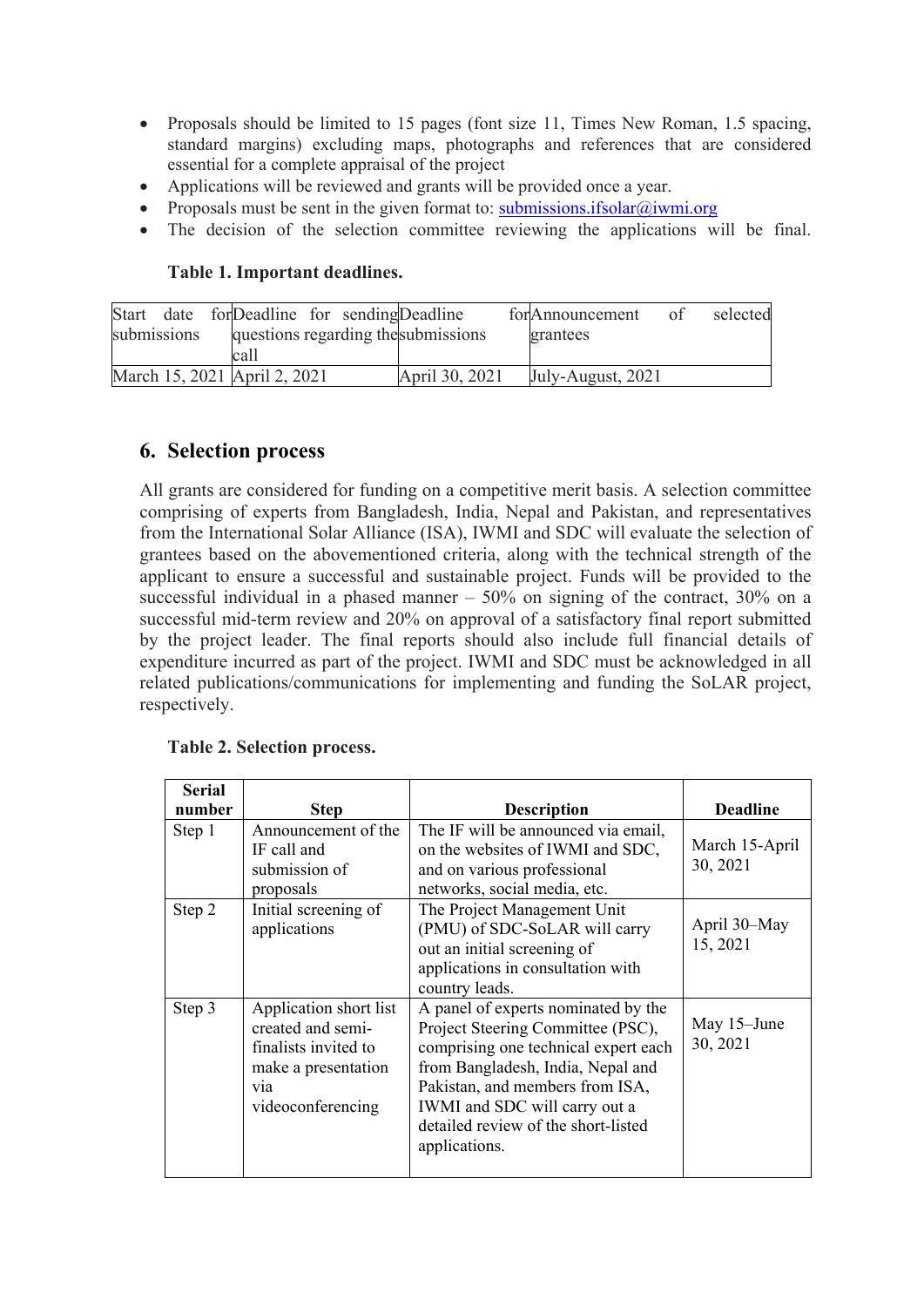| <b>Serial</b><br>number | <b>Step</b>                                                                              | <b>Description</b>                                                                                                                                                                | <b>Deadline</b>            |
|-------------------------|------------------------------------------------------------------------------------------|-----------------------------------------------------------------------------------------------------------------------------------------------------------------------------------|----------------------------|
|                         |                                                                                          | The panel will create a short list of<br>innovations for the final round of the<br>IF grant and invite them to make a<br>presentation to the selection panel.                     |                            |
| Step 4                  | Finalists announced                                                                      | Final grantees selected and vetted by<br>the PSC, and finalists are announced.                                                                                                    | July-August,<br>2021       |
| Step 5                  | <b>IWMI</b> signs contracts<br>with each selected<br>project and its lead<br>institution | PMU will draw up contracts with<br>each of the selected innovators to<br>provide financial support for the<br>project, and ensure agreement about<br>work expectations.           | September-<br>October 2021 |
| Step 6                  | Release of first<br>payment instalment<br>and commencement<br>of the project             | <b>IWMI</b> will disburse the funds as<br>agreed regarding the deliverables and<br>milestones. PMU and country co-<br>leads will jointly monitor the<br>progress of each project. | September-<br>October 2021 |

# **7. What will the innovation grant not support?**

- Purely research projects, without any field implementation plans
- Cash payments for direct budgetary support to an organization or for the purchase of solar pumps for distribution
- Payment for ongoing projects and expenses of recurring nature
- Organization of seminars, meetings and conferences, except where it can be demonstrated that the organization of such a meeting is critical to achieving the larger objectives of this grant
- Sponsorship to attend conferences, workshops, training programs in India or abroad
- Large-scale construction and high capital costs, including the purchase of vehicles
- Funds should be utilized primarily for development of the innovation and field activities, and not for administrative expenditure or the purchase of capital assets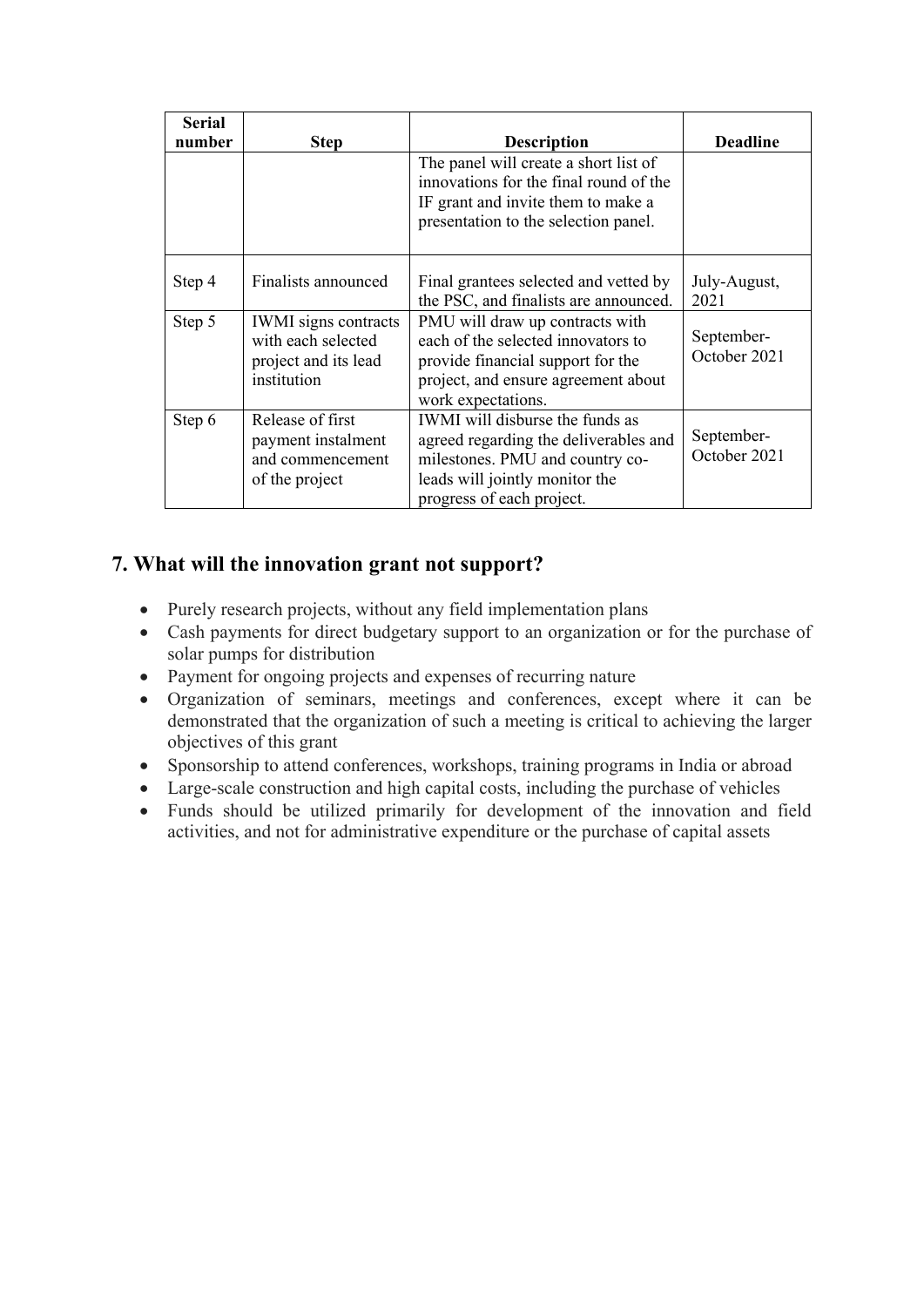# **Annex 1. Project Proposal Format.**

Technical application form: All sections in the technical proposal must be completed. Maximum 15 pages (font size 11, Times New Roman, 1.5 spacing, standard margins).

**Proposals must be submitted as one single PDF document and should follow the structure laid down in this document.** All sections, and annexes should be numbered correctly. Annex 5 (two reference letters from sponsors/funders/patrons/companies with whom the applicant has worked earlier and successfully completed projects.) can be attached separately, but rest of the sections and annexes needs to be submitted as one PDF document. **Submissions that do not follow the structure laid out below, or is not submitted as one PDF document (except Annex 5, which can be submitted separately) will not be considered for further evaluation.** 

**\*\*\*\*\*\*\*\*\*\*\*\*\*\*\*\*\*\*** 

## **Title of the proposal**

Not more than 30 words. The title should be self-explanatory, clear, and concise.

## **Section 1: Executive Summary (1 page)**

 Summarize the innovation, including why this innovation is unique and meets the challenges set forth in the call. If the proposal is successful, executive summary will be showcased in the project website. Keep this in mind while writing the executive summary.

## **Section 2: Justification (2 pages)**

- What is being proposed and what is the need for this particular innovation?
- How does the innovation address the objectives of the SoLAR IF?
- What is the demand for this type of innovation and where is this demand coming from (the government, private sector, farmers, etc.)? Provide evidence that such a demand exists.
- How does this innovation address climate change concerns both mitigation- and adaptation-related concerns.

#### **Section 3: The innovation (5 pages)**

- Describe the innovation, and its objectives and design.
- Explain whether the innovation is commercially viable and sustainable.
- What is the potential for replication and scaling up of this innovation? Provide a detailed explanation of how the impact of the innovation will continue after the end date of the award, and how the innovation will be scaled up after close of the award.
- Provide an indicative sustainability plan and exit strategy.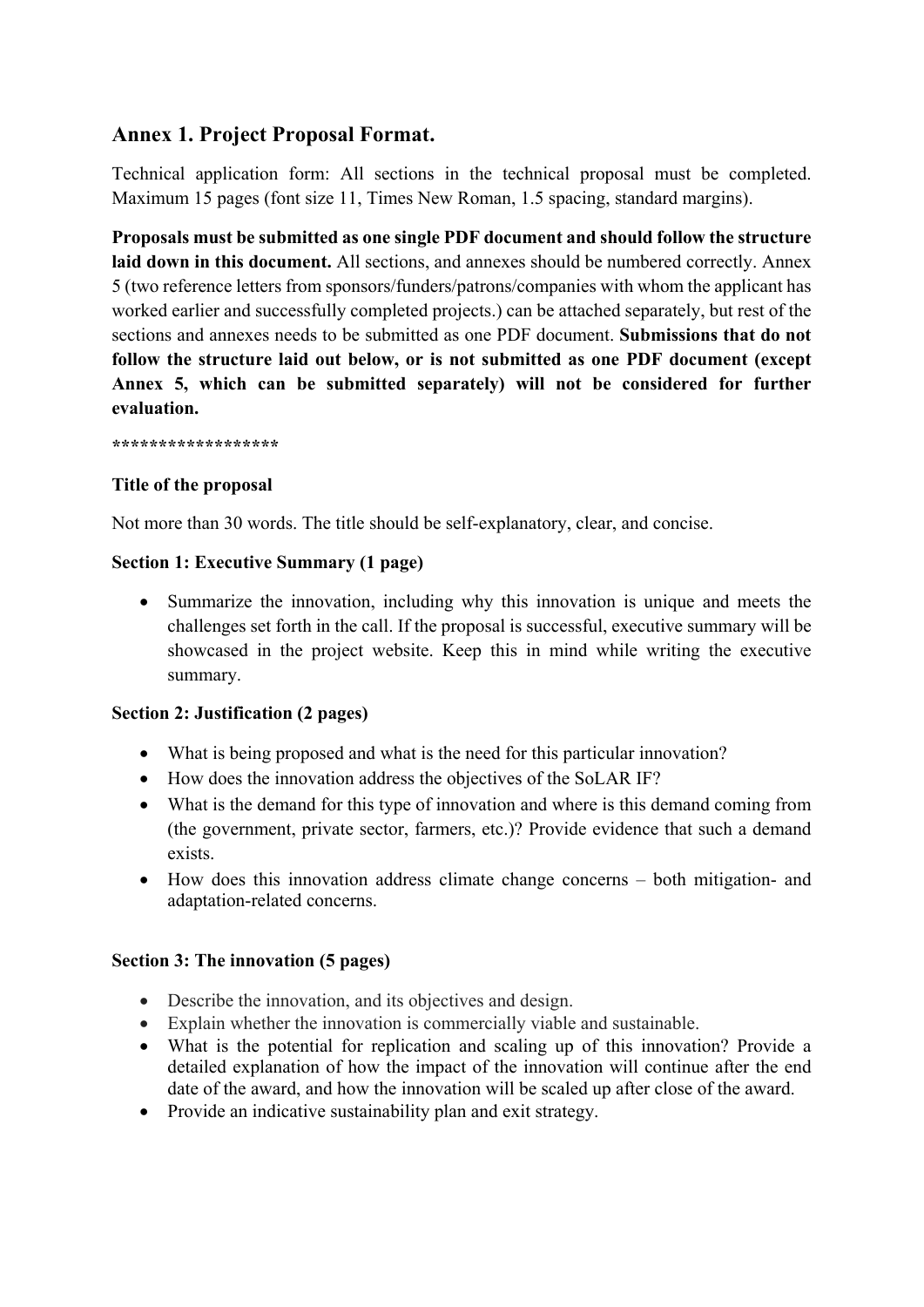#### **Section 4: Implementation plan (3 pages)**

- Provide an impact pathway narrative how will the proposed activities lead to desired outputs and outcomes?
- Key activities and milestones, and timeframe for each stage of the project. Describe each of the activities in detail. Provide a Gantt chart of activities.
- Indicate the type of data to be collected, and how data and research/implementation results would contribute to scaling of innovation.
- Discuss other stakeholders that will need to be engaged to support implementation or scaling up of the innovation, and describe how and when that engagement will take place.
- Briefly identify risk and mitigation measures. These risks may include, but not limited to, the current pandemic (Covid-19) situation, and other contextual, market, programmatic, institutional and/or political factors, and those related to partnerships and the business venture. Include a risk mitigation matrix (in the prescribed format in Annex 2) as an annexure to the main proposal.

#### **Section 5: Impacts on small-scale, marginal, women and youth farmers, and other marginal sections (such as tribal farmers, ethnic/religious minorities, etc.) (2 pages)**

- Explain how the innovation will meet its objectives while also lead to equitable outcomes for smallholder farmers and marginalized populations, including women and youth.
- Describe how the innovation can positively impact these target populations. Provide an impact pathway narrative as it relates to inclusion of these traditionally excluded groups.

#### **Section 6: Organizational, management and technical capacity (2 pages)**

- Provide a brief description of the organization and its activities.
- Describe the experience of the organisation in undertaking the proposed activities in similar contexts.
- Explain relevant technical and management experience of key staff. Provide the names of relevant staff and describe their roles and responsibilities. Include a half-page bio for each team member as an annexure to the main proposal. Teams lead by women and/or those with diverse composition (women, youth, etc.) will be given extra points during the evaluation.
- Describe any anticipated gaps in capacity, and plans to cover these gaps through hiring, consultancy contracts, etc.

## **Section 7: Budget narrative (1 page)**

- Provide a detailed budget narrative, including a statement on value for money and costeffectiveness of the project.
- For projects that are to be commercially up-scaled, please provide a three-year projection of revenue, costs and net incomes.
- Detailed budget to be appended (in a given format) as an annexure to the main proposal.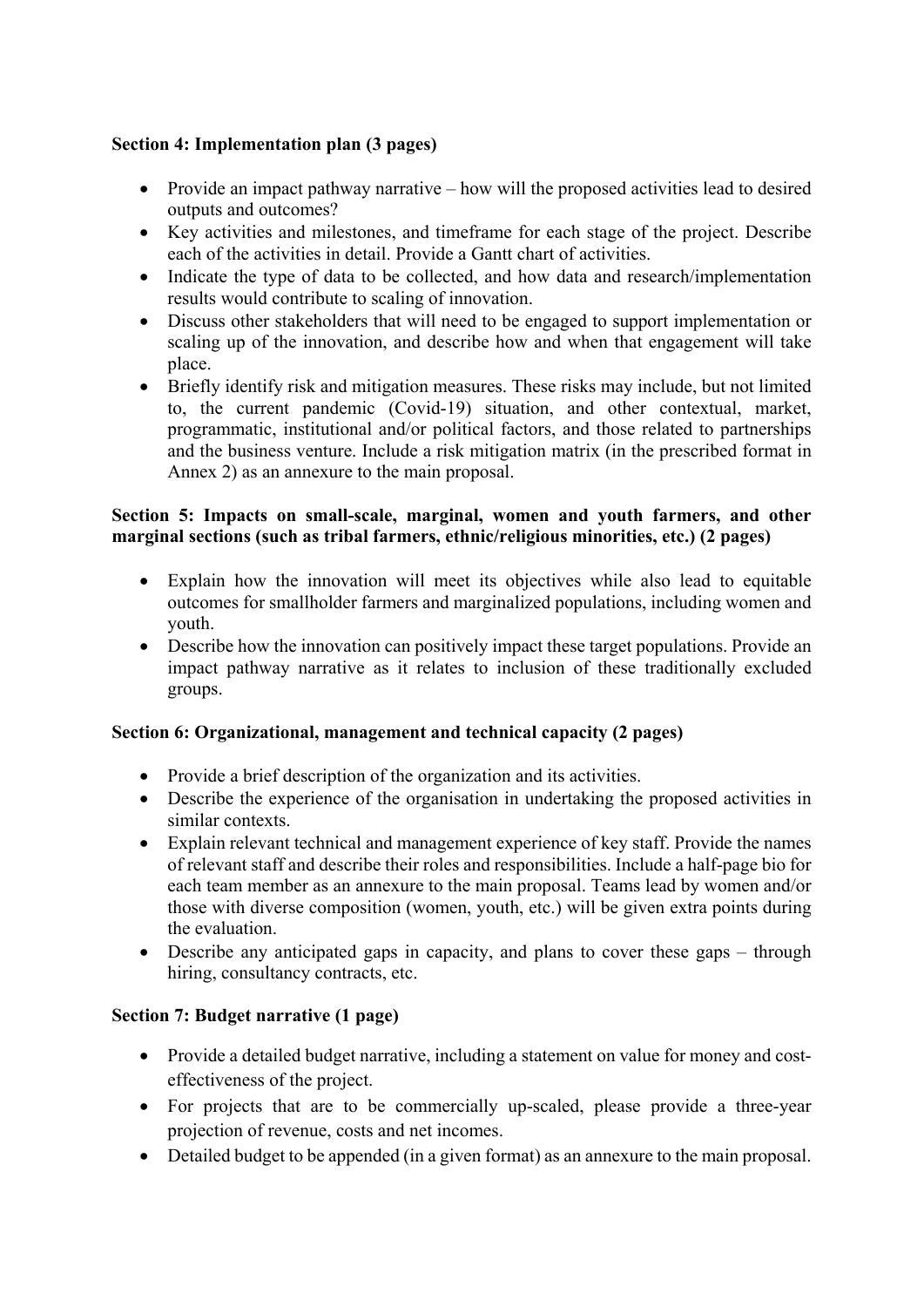A statement confirming that the organization/company has the needed clearances for receiving funds from IWMI HQ in Sri Lanka

#### **Annexures to the main project proposal:**

- 1. A risk mitigation plan/matrix (in the prescribed format in Annex 2).
- 2. Short biography of team members (maximum half a page per team member).
- 3. Detailed budget (in the prescribed format in Annex 3).
- 4. Photos/sketches/or any visual aid that explains the Innovation in a succinct way (optional, but encouraged).
- 5. Two reference letters from sponsors/funders/patrons/companies with whom the applicant has worked earlier and successfully completed projects.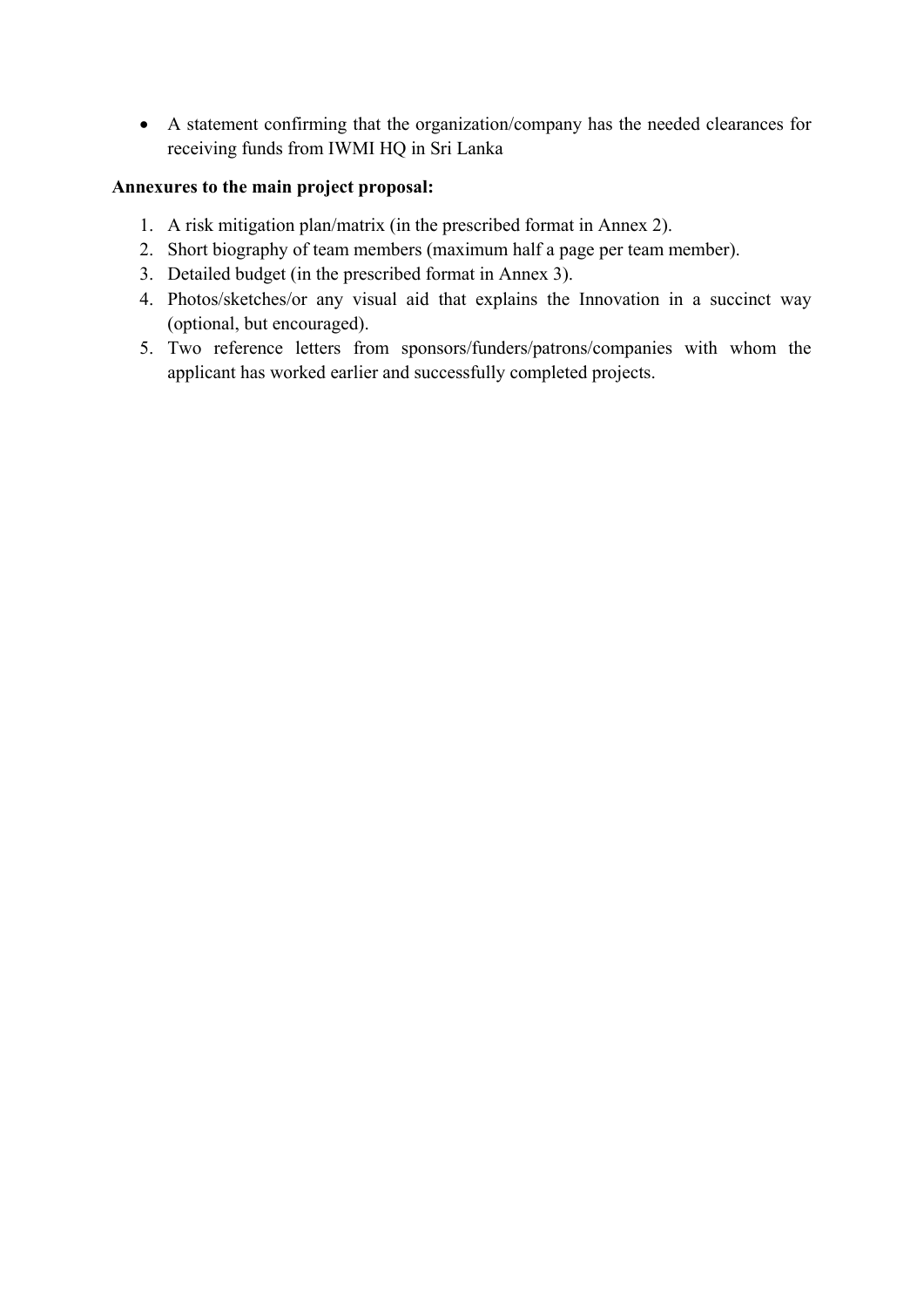# **Annex 2. Risk Mitigation Matrix Format.**

| Likelihood/Impact | High <sup>1</sup> | Medium | <b>JOW</b> |
|-------------------|-------------------|--------|------------|
|                   |                   |        |            |

| <b>Risk</b>                      | Likelihood of<br>occurrence (color<br>code) | Impact (color code) | Planned measures<br>for mitigation |  |  |  |  |
|----------------------------------|---------------------------------------------|---------------------|------------------------------------|--|--|--|--|
| <b>Covid-19-related risks</b>    |                                             |                     |                                    |  |  |  |  |
|                                  |                                             |                     |                                    |  |  |  |  |
|                                  |                                             |                     |                                    |  |  |  |  |
| <b>Contextual risks</b>          |                                             |                     |                                    |  |  |  |  |
|                                  |                                             |                     |                                    |  |  |  |  |
|                                  |                                             |                     |                                    |  |  |  |  |
| Programmatic risks               |                                             |                     |                                    |  |  |  |  |
|                                  |                                             |                     |                                    |  |  |  |  |
|                                  |                                             |                     |                                    |  |  |  |  |
| <b>Institutional risks</b>       |                                             |                     |                                    |  |  |  |  |
|                                  |                                             |                     |                                    |  |  |  |  |
|                                  |                                             |                     |                                    |  |  |  |  |
| <b>Fiduciary/Financial risks</b> |                                             |                     |                                    |  |  |  |  |
|                                  |                                             |                     |                                    |  |  |  |  |
|                                  |                                             |                     |                                    |  |  |  |  |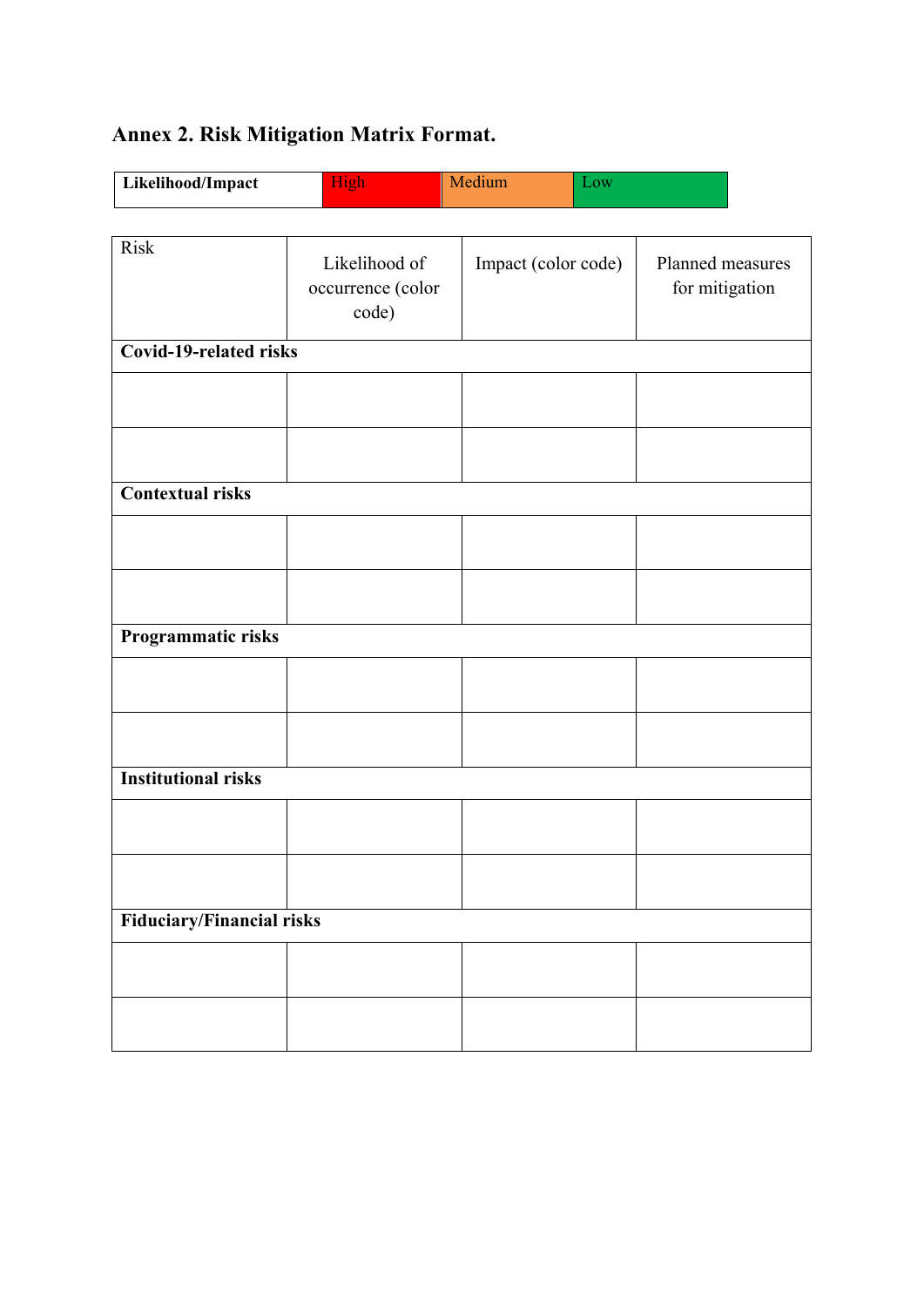## **Annex 3. Budget Format.**

| <b>Line Items</b>                                 | <b>TOTAL</b><br><b>DAYS</b> | <b>RATE</b> per<br>day (USD) | <b>GRANT</b><br><b>AMOUNT</b> | <b>IN-KIND</b><br><b>CONTRIBUTION/MATCHING</b><br><b>FUNDS</b> |
|---------------------------------------------------|-----------------------------|------------------------------|-------------------------------|----------------------------------------------------------------|
|                                                   | (A)                         | (B)                          | $(C) = (A)$ *<br>(B)          | (D)                                                            |
| Personnel 1                                       |                             |                              |                               |                                                                |
| Personnel 2                                       |                             |                              |                               |                                                                |
| Personnel 3                                       |                             |                              |                               |                                                                |
| Personnel 4                                       |                             |                              |                               |                                                                |
| Personnel 5                                       |                             |                              |                               |                                                                |
| <b>TOTAL PERSONNEL (A)</b>                        |                             |                              |                               |                                                                |
| <b>TRAVEL</b>                                     | <b>UNIT</b>                 | <b>RATE</b><br>(USD)         |                               |                                                                |
| Travel                                            |                             |                              |                               |                                                                |
| Per diem                                          |                             |                              |                               |                                                                |
| Accommodation                                     |                             |                              |                               |                                                                |
| <b>TOTAL TRAVEL (B)</b>                           |                             |                              |                               |                                                                |
| <b>OPERATIONS</b>                                 | <b>UNIT</b>                 | <b>RATE</b><br>(USD)         |                               |                                                                |
| Fieldwork/field<br>implementation/data collection |                             |                              |                               |                                                                |
| Communications                                    |                             |                              |                               |                                                                |
| Consultancy                                       |                             |                              |                               |                                                                |
| Other                                             |                             |                              |                               |                                                                |
| <b>TOTAL OPERATIONAL</b><br><b>EXPENSES (C)</b>   |                             |                              |                               |                                                                |
| <b>EQUIPMENT AND</b><br><b>SUPPLIES</b>           | <b>UNIT</b>                 | <b>RATE</b><br>(USD)         |                               |                                                                |
| Equipment                                         |                             |                              |                               |                                                                |
| Software                                          |                             |                              |                               |                                                                |
| <b>TOTAL EQUIPMENT AND</b><br><b>SUPPLIES (D)</b> |                             |                              |                               |                                                                |
| <b>OVERHEAD COST (XX%)</b><br>$(E)^*$             |                             |                              |                               |                                                                |
|                                                   |                             |                              |                               |                                                                |
| <b>TOTAL BUDGET</b><br>$(A+B+C+D+E)$              |                             |                              |                               |                                                                |
|                                                   |                             |                              |                               |                                                                |
| <b>IN-KIND CONTRIBUTION</b>                       |                             |                              |                               |                                                                |
|                                                   |                             |                              |                               |                                                                |
| <b>TOTAL PROJECT COST</b>                         |                             |                              |                               |                                                                |

*Note:* \* Please provide overhead cost (%) along with breakup.